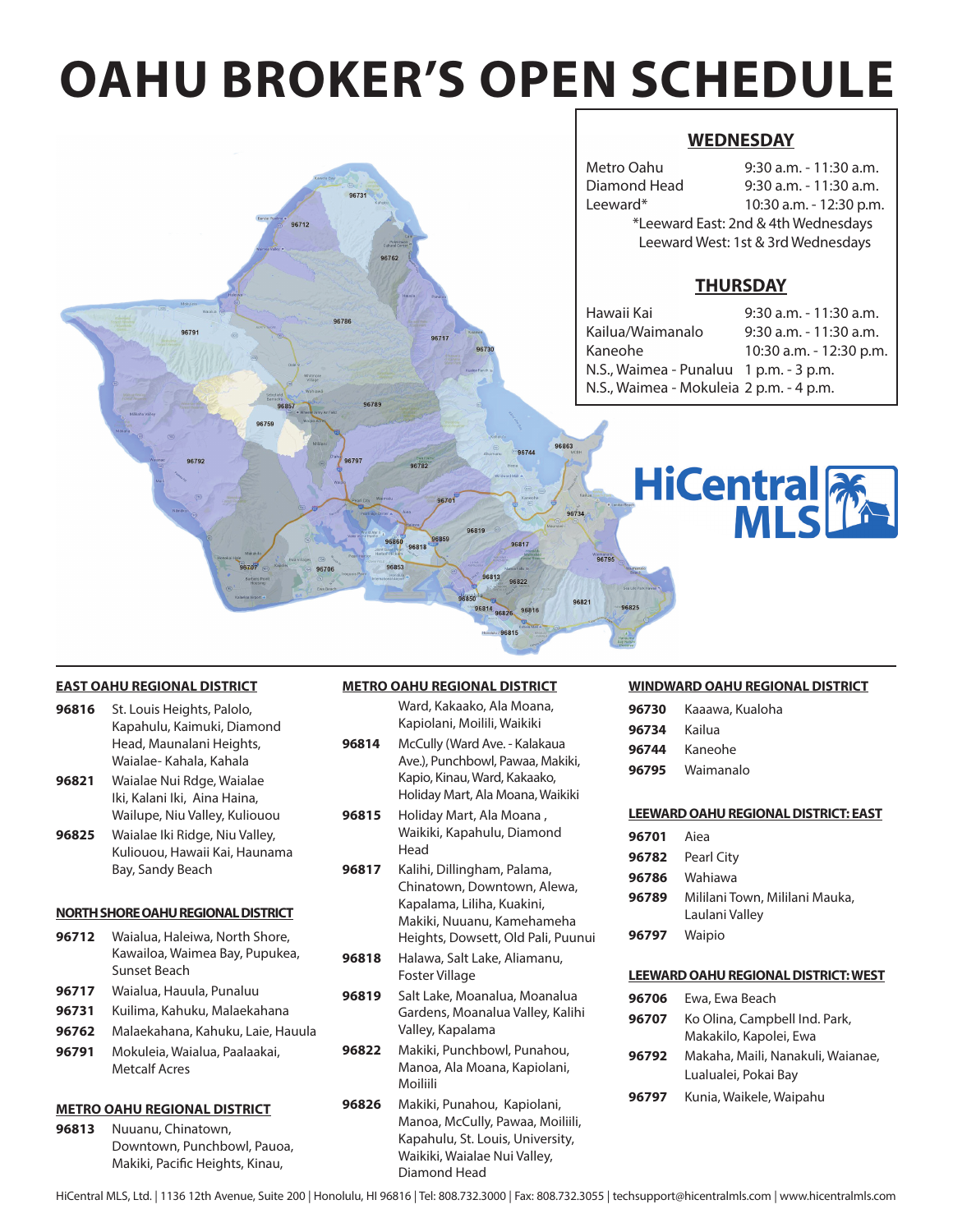### **2018 Leeward Region Joint Broker's Open (JBO) Schedule**

|                      | <b>Times</b>        | Area                       | Coordinator                        | <b>Phone</b> | Company                                    | <b>Email</b>               |
|----------------------|---------------------|----------------------------|------------------------------------|--------------|--------------------------------------------|----------------------------|
| January 17th         | 10:30am-12:30pm     | Makakilo/Kapolei           | Michele Cadiente-Carg 808-223-9504 |              | <b>Properties International Limited</b>    | michele@pihawaii.com       |
| <b>February 21st</b> | 10:30am-12:30pm     | Ocean Pointe/Kamakana      | Etsuko Fields                      | 808-782-8417 | Berkshire Hathaway HomeServices            | etsukof@bhhshawaii.com     |
|                      | 11:30am-1:00pm      | Ewa Gentry/Ewa Village     | Sylvia Grady                       | 808-445-7929 | Berkshire Hathaway HomeServices            | sylviag@bhhshawaii.com     |
| <b>March 21st</b>    | 10:30am-12:30pm     | <b>Pearl City</b>          | Janine Chang                       | 808-341-6022 | <b>Horita Realty LLC</b>                   | jc@janinechang.com         |
|                      | 10:30am-12:30pm     | Aiea/Halawa/Foster Village | Ayla Toman                         | 808-436-9195 | <b>Coldwell Banker</b>                     | aylat@cbpacific.com        |
| April 18th           | 10:30am-12:30pm     | Royal Kunia/Village Park   | Grace Apple                        | 808-457-2709 | <b>Coldwell Banker</b>                     | gapple@cbpacific.com       |
|                      | 11:30am-1:00pm      | Waipahu Town/Waipio        |                                    |              |                                            |                            |
| May 16th             | 10:30am-12:30pm     | Mililani Town/Wahiawa      | Yuki Takenaka                      | 808-741-6146 | List Sotheby's International Realty        | hirealestate@hawaii.rr.com |
|                      | 10:30am-12:30pm     | Mililani Mauka             | Yuki Takenaka                      | 808-741-6146 | <b>List Sotheby's International Realty</b> | hirealestate@hawaii.rr.com |
| June 20th            | 11:30am-1:30pm      | Leeward Coast              | Chance Knell                       | 808-282-6002 | Foster Realty, Inc                         | Chance@foster-realty.com   |
| July 18th            | 10:30am-12:30pm     | <b>Waikele</b>             | <b>Colleen Pang-Wong</b>           | 808-677-1459 | Century 21 Homefinders                     | Colleen@RealEstateOahu.com |
| <b>August 15th</b>   | 10:30am-12:30pm     | Ocean Pointe/Kamakana      | Etsuko Fields                      | 808-782-8417 | Berkshire Hathaway HomeServices            | etsukof@bhhshawaii.com     |
|                      | 11:30am-1:00pm      | <b>Ewa Gentry</b>          | Sylvia Grady                       | 808-445-7929 | <b>Coldwell Banker</b>                     | sylviag@cbpacific.com      |
| September 19th       | 10:30am-12:30pm     | <b>Pearl City</b>          | Janine Chang                       | 808-341-6022 | <b>Horita Realty LLC</b>                   | jc@janinechang.com         |
|                      | 10:30am-12:30pm     | Aiea/Halawa/Foster Village | Ayla Toman                         | 808-436-9195 | <b>Coldwell Banker</b>                     | aylat@cbpacific.com        |
| October 17th         | 10:30am-12:30pm     | Royal Kunia/Village Park   | Grace Apple                        | 808-457-2709 | <b>Coldwell Banker</b>                     | gapple@cbpacific.com       |
|                      | 11:30am-1:00pm      | Waipahu Town/Waipio        |                                    |              |                                            |                            |
| November 21st        | 10:30am-12:30pm     | <b>Mililani Town</b>       | Yuki Takenaka                      | 808-741-6146 | List Sotheby's International Realty        | hirealestate@hawaii.rr.com |
|                      | 10:30am-12:30pm     | <b>Mililani Mauka</b>      | Yuki Takenaka                      | 808-741-6146 | <b>List Sotheby's International Realty</b> | hirealestate@hawaii.rr.com |
| December 19th        | Holiday Celebration | No Coordinated JBO         |                                    |              |                                            |                            |

#### **FEATURED Monthly JBO's are held every 3RD WEDNESDAY'S after the LRG meeting**

#### **Weekly JBO's**

|                      | Times             | Area                       | Coordinator                        | <b>Phone</b> | Company                                                | <b>Email</b>               |
|----------------------|-------------------|----------------------------|------------------------------------|--------------|--------------------------------------------------------|----------------------------|
|                      | 10:30am-12:30pm   | Kapolei                    | Michele Cadiente-Carg 808-223-9504 |              | Properties International Limited                       | michele@pihawaii.com       |
| 1st Wednesday        | 11:30am-1:00pm    | Makakilo                   | Michele Cadiente-Carg 808-223-9504 |              | Properties International Limited                       | michele@pihawaii.com       |
|                      | 10:30am-12:30pm   | Ko'Olina                   | Kehaulani Breault                  | 808-721-0807 | <b>Berkshire Hathaway HomeServices</b>                 | Kehaulanib@bhhshawaii.com  |
| 1st Thursday         | 10:30am - 12:30pm | <b>Leeward Coast</b>       | Chance Knell                       | 808-282-6002 | Foster Realty, Inc.                                    | Chance@foster-reatly.com   |
| 2nd Wednesday        | 10:30am-12:30pm   | Ocean Pointe/Kamakana      | Etsuko Fields                      | 808-782-8417 | Berkshire Hathaway HomeServices                        | etsukof@bhhshawaii.com     |
|                      | 10:30am-12:30pm   | Ewa Gentry/Ewa Village     | Sylvia Grady                       | 808-445-7929 | <b>Berkshire Hathaway HomeServices</b>                 | sylviag@bhhshawaii.com     |
| 2nd Thursday         | 10:30am-12:30pm   | Aiea/Halawa/Foster Village | Ayla Toman                         | 808-436-9195 | <b>Coldwell Banker</b>                                 | aylat@cbpacific.com        |
|                      | 10:30am-12:30pm   | Pearl City                 | Janine Chang                       | 808-341-6022 | Horita Realty LLC                                      | jc@janinechang.com         |
| 3rd Thursday         | 10:30am-12:30pm   | Royal Kunia/Village Park   | Grace Apple                        | 808-457-2709 | <b>Coldwell Banker</b>                                 | gapple@cbpacific.com       |
|                      | 11:30am-1:00pm    | Waipahu Town/Waipio        |                                    |              |                                                        |                            |
|                      | 10:00am-12:00noon | Waikele                    | Colleen Pang-Wong                  | 808-677-1459 | Century 21 Homefinders                                 | Colleen@RealEstateOahu.com |
| 4th Wednesday        | 11:30am-1:00pm    | Mililani Town/Wahiawa      | Yuki Takenaka                      | 808-754-6146 | List Sotheby's International Realty                    | hirealestate@hawaii.rr.com |
|                      | 10:30am-12:30pm   | Mililani Mauka             | Yuki Takenaka                      | 808-741-6146 | LIST Sotheby's International Realty                    | hirealestate@hawaii.rr.com |
| <b>5th Wednesdav</b> | 10:30-12:30pm     | New Developments           | Etsuko Fields                      | 808-782-8417 | Berkshire Hathaway HomeServices etsukof@bhhshawaii.com |                            |